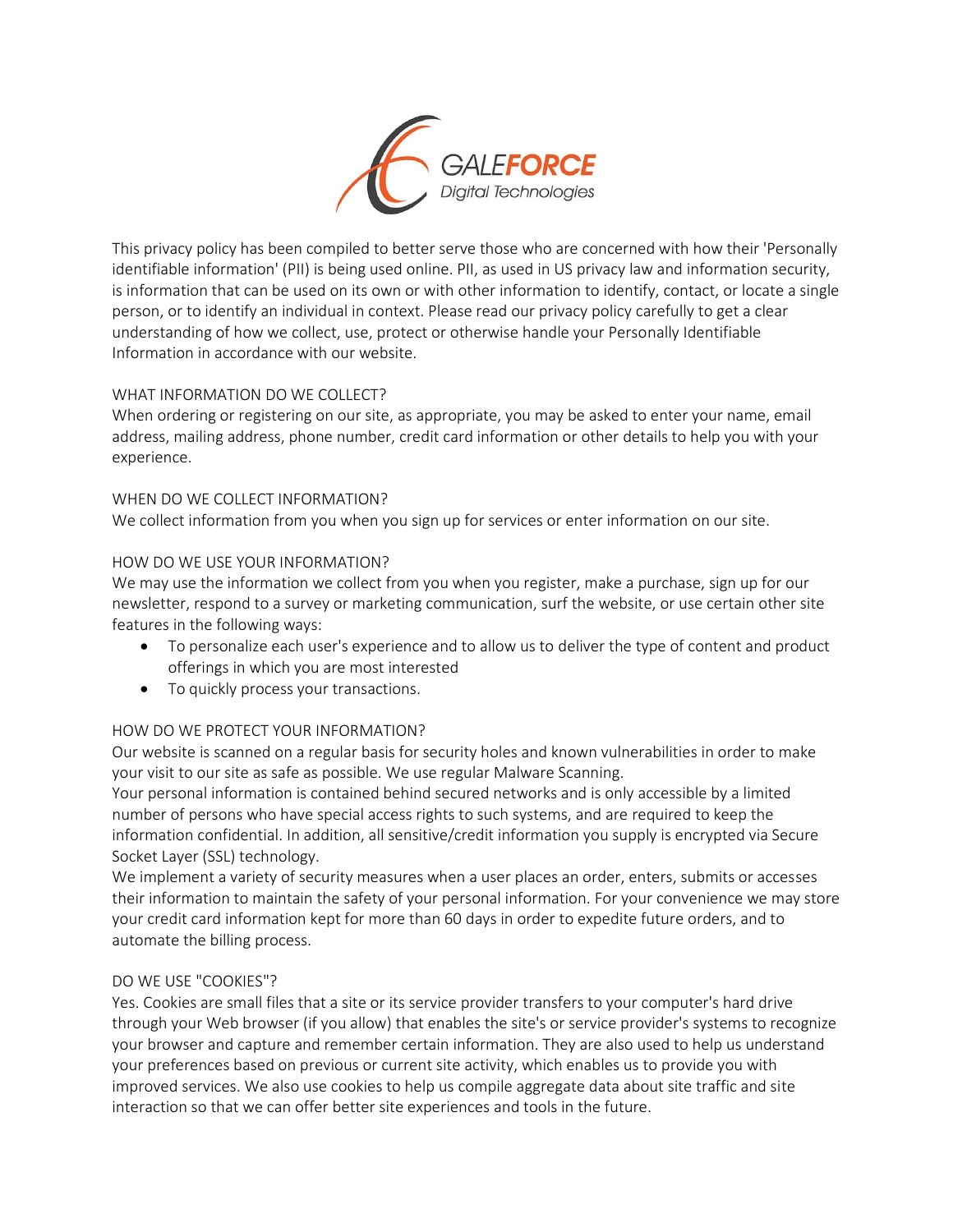We use cookies to:

- Understand and save user's preferences for future visits.
- Compile aggregate data about site traffic and site interactions in order to offer better site experiences and tools in the future. We may also use trusted third party services that track this information on our behalf.

You can choose to have your computer warn you each time a cookie is being sent, or you can choose to turn off all cookies. You do this through your browser (like Internet Explorer) settings. Each browser is a little different, so look at your browser's Help menu to learn the correct way to modify your cookies. If you turn cookies off, some features will be disabled. We cannot guarantee the proper functionality of any portion of this website if cookies are turned off.

## THIRD PARTY DISCLOSURE

We do not sell, trade, or otherwise transfer to outside parties your personally identifiable information.

## THIRD PARTY LINKS

Occasionally, at our discretion, we may include or offer third party products or services on our website. These third party sites have separate and independent privacy policies. We therefore have no responsibility or liability for the content and activities of these linked sites. Nonetheless, we seek to protect the integrity of our site and welcome any feedback about these sites.

## CALIFORNIA ONLINE PRIVACY PROTECTION ACT

CalOPPA is the first state law in the nation to require commercial websites and online services to post a privacy policy. The law's reach stretches well beyond California to require a person or company in the United States (and conceivably the world) that operates websites collecting personally identifiable information from California consumers to post a conspicuous privacy policy on its website stating exactly the information being collected and those individuals with whom it is being shared, and to comply with this policy. - See more at:

[\(http://consumercal.org/california-online-privacy-protection-act-caloppa/\)](http://consumercal.org/california-online-privacy-protection-act-caloppa/)

# According to CalOPPA we agree to the following:

Users can visit our site anonymously. There is a link to this privacy policy on our home page and/or on the first significant page after entering our website.

- Our Privacy Policy link includes the word 'Privacy', and can be easily be found on our website.
- Users will be notified of any privacy policy changes:
	- o On our Privacy Policy Page.
- Users are able to change their personal information:
	- By logging in to their account

### DO NOT TRACK SIGNALS

We honor do not track signals and do not track, plant cookies, or use advertising when a Do Not Track (DNT) browser mechanism is in place.

### THIRD PARTY BEHAVIORAL TRACKING

It's also important to note that we allow third party behavioral tracking.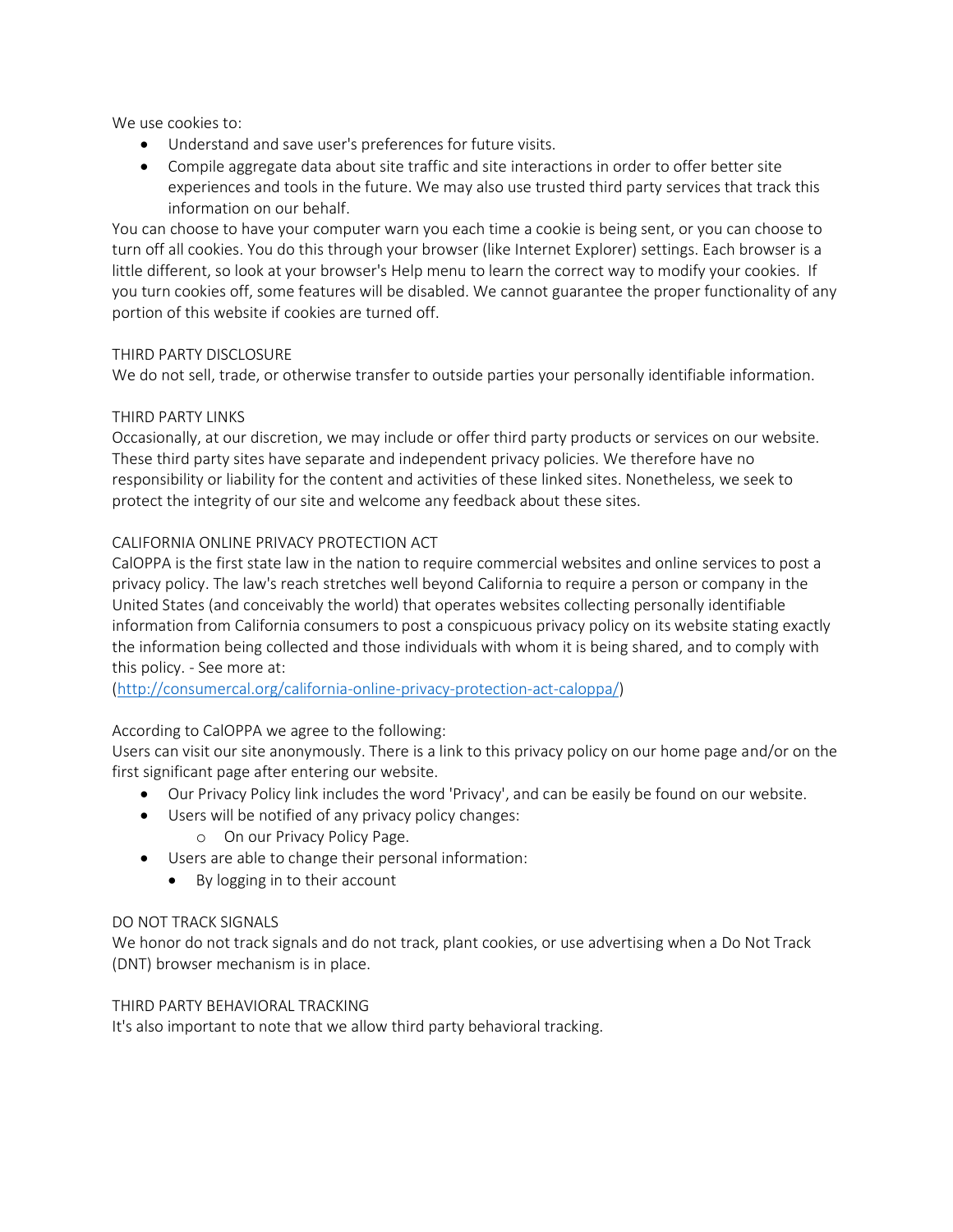## COPPA (CHILDREN ONLINE PRIVACY PROTECTION ACT)

When it comes to the collection of personal information from children under 18, the Children's Online Privacy Protection Act (COPPA) puts parents in control. The Federal Trade Commission, the nation's consumer protection agency, enforces the COPPA Rule, which spells out what operators of websites and online services must do to protect children's privacy and safety online. We do not specifically market to children under 18.

### FAIR INFORMATION PRACTICES

The Fair Information Practices Principles form the backbone of privacy law in the United States and the concepts they include have played a significant role in the development of data protection laws around the globe. Understanding the Fair Information Practice Principles and how they should be implemented is critical to comply with the various privacy laws that protect personal information.

In order to be in line with Fair Information Practices we will take the following responsive action, should a data breach occur,

- We will notify the users via email: Within 1 business day.
- We will notify the users via site notification: Within 1 business day.

We also agree to the individual redress principle, which requires that individuals have a right to pursue legally enforceable rights against data collectors and processors who fail to adhere to the law. This principle requires not only that individuals have enforceable rights against data users, but also that individuals have recourse to courts or a government agency to investigate and/or prosecute noncompliance by data processors.

### CAN-SPAM ACT

The CAN-SPAM Act is a law that sets the rules for commercial email, establishes requirements for commercial messages, gives recipients the right to have emails stopped from being sent to them, and spells out tough penalties for violations.

We collect your email address in order to:

- Send information, respond to inquiries, and/or other requests or questions.
- Process orders and to send information and updates pertaining to orders.
- We may also send you additional information related to your product and/or service.
- Market to our mailing list or continue to send emails to our clients after the original transaction has occurred.

To be in accordance with CAN-SPAM we agree to the following:

- NOT use false, or misleading subjects or email addresses.
- Identify the message as an advertisement in some reasonable way.
- Include the physical address of our business or site headquarters.
- Monitor third party email marketing services for compliance, if one is used.
- Honor opt-out/unsubscribe requests quickly.
- Allow users to unsubscribe by using the link at the bottom of each email.

If at any time you would like to unsubscribe from receiving future emails, you can email us at info@galeforcedigital.com. Follow the instructions at the bottom of each email and we will promptly remove you from ALL correspondence.